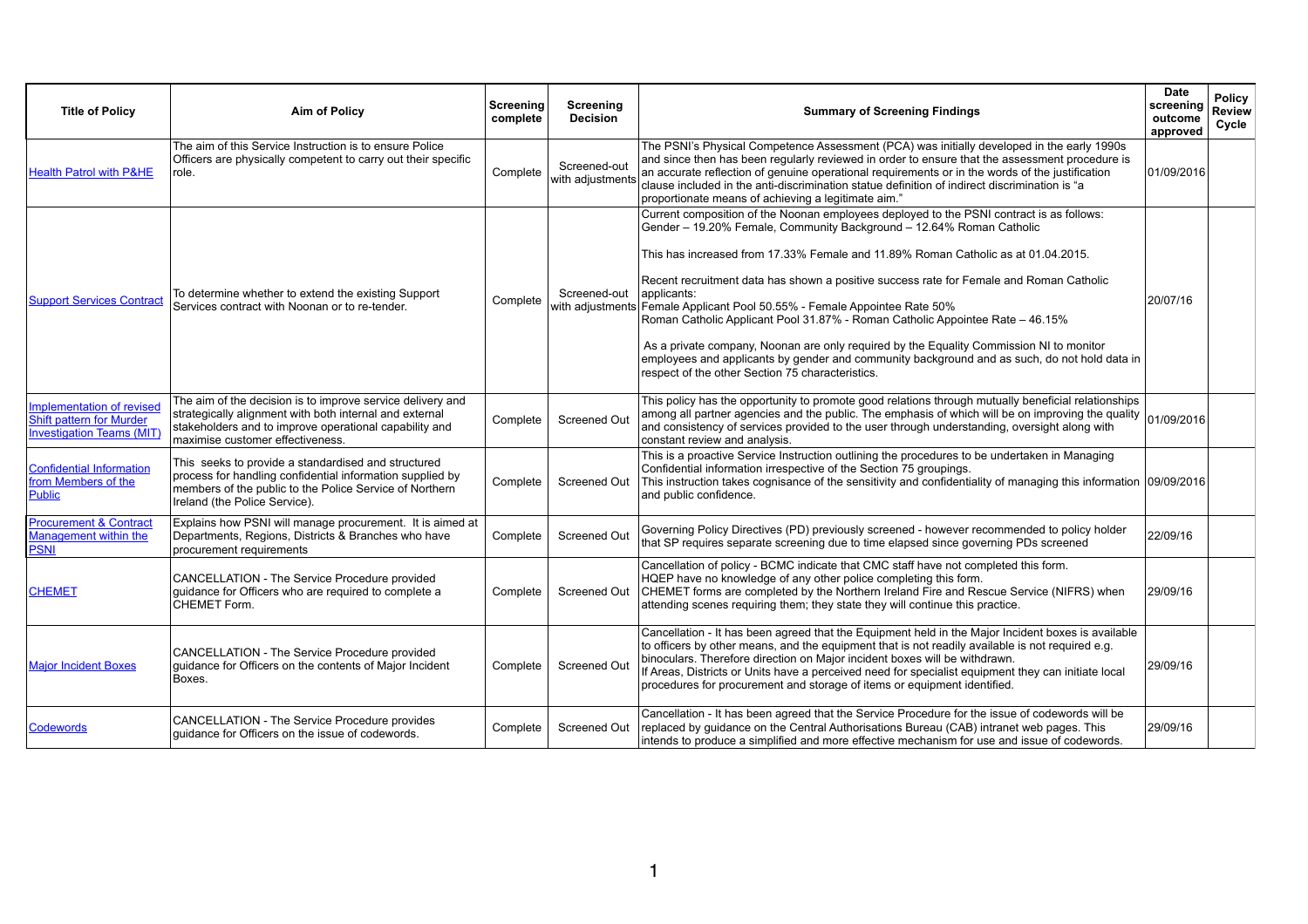| <b>Information Security</b>                                            | This Service Instruction and Service Policy clearly defines<br>the Information Security (IS) responsibilities of the PSNI and<br>ensures the organisation meets mandatory information<br>assurance obligations of Her Majesty's Government (HMG)<br>and the National Police Chiefs' Council (NPCC) Information<br><b>Systems Community Security Policy.</b>                                                                                                                                                                                                                                                                                                                                                                                                                                                                                                                                                            | Complete | <b>Screened Out</b> | This Service Instruction and Service<br>information retained by the PSNI in<br>practice approaches such as HMG S<br>Chiefs' Council (NPCC) Information<br>is not limited to:<br>(a) The Data Protection Act 1998;<br>(b) The Human Rights Act 1998;<br>(c) The Police $(NI)$ Act 2000;<br>(d) The Computer Misuse Act 1990;<br>(e) The Regulation of Investigation F                         |
|------------------------------------------------------------------------|------------------------------------------------------------------------------------------------------------------------------------------------------------------------------------------------------------------------------------------------------------------------------------------------------------------------------------------------------------------------------------------------------------------------------------------------------------------------------------------------------------------------------------------------------------------------------------------------------------------------------------------------------------------------------------------------------------------------------------------------------------------------------------------------------------------------------------------------------------------------------------------------------------------------|----------|---------------------|----------------------------------------------------------------------------------------------------------------------------------------------------------------------------------------------------------------------------------------------------------------------------------------------------------------------------------------------------------------------------------------------|
| <b>Health Patrol Specialist</b><br><b>Unit Cancellation</b>            | CANCELLATION - The overarching aim of this policy is to<br>maintain the well-being of specialist unit police officers and<br>staff by monitoring the job-related medical, musculoskeletal,<br>psychological and physical risk factors associated with the<br>posts and where necessary introduce support programmes<br>for those with health related issues.<br>This Service Procedure has three specific aims:<br>(a) To contribute to placing the right person, from a health<br>and physical competence perspective, in the right post<br>(b) To provide management with objective information on the<br>health and physical competence of the police officers and<br>staff under their command<br>(c) To support the organisational priority to have the Police<br>Service of Northern Ireland (the Police Service) viewed as<br>the finest, personal, professional and protective police<br>service in the world. | Complete | <b>Screened Out</b> | CANCELLATION - It has been agre<br>23/2011 should be reviewed, update<br>the Wellbeing Hub. It is recommend<br>The new guidance document entitled<br>PSNI" will ensure that current, releva<br>responsible for implementation. The<br>Wellbeing Hub is a proactive measu<br>documents relating to the PSNI's PC<br>23/2011, development of the new gu<br>is viewed as an improved service de |
| <b>Dealing with Victims and</b><br>witnesses SP05/06                   | CANCELLATION - This Policy provides a standard approach<br>across PSNI on the treatment of victims and witnesses. In so<br>doing it establishes clear procedures for communicating with<br>victims and their families, plus voluntary and statutory<br>agencies that work with victims.                                                                                                                                                                                                                                                                                                                                                                                                                                                                                                                                                                                                                                | Complete | <b>Screened Out</b> | <b>CANCELLATION - A new, more user</b><br>account changes to service provision<br>Charter. This includes information o<br>of new initiatives to better support vie                                                                                                                                                                                                                           |
| <b>Witness Services at</b><br><b>Criminal Courts in NI-</b><br>SP33-04 | CANCELLATION - The aim of this procedural guidance is to<br>inform officers of the services provided in support of<br>prosecution witnesses, particularly those who are young,<br>vulnerable and/or intimidated when required<br>to give evidence in a criminal court.                                                                                                                                                                                                                                                                                                                                                                                                                                                                                                                                                                                                                                                 | Complete | <b>Screened Out</b> | <b>CANCELLATION - A new, more user</b><br>account changes to service provision<br>Charter. This includes information o<br>of new initiatives to better support vie                                                                                                                                                                                                                           |
| <b>Supporting Victims and</b><br><b>Witnesses</b>                      | This Service Instruction is relevant to all officers who have<br>contact with victims or witnesses during the course of their<br>duties.                                                                                                                                                                                                                                                                                                                                                                                                                                                                                                                                                                                                                                                                                                                                                                               | Complete | <b>Screened Out</b> | A new, more user-friendly Service In<br>service provision brought about, in the<br>includes information on collaborative<br>initiatives to better support victims and                                                                                                                                                                                                                        |

| This Service Instruction and Service Policy outline the PSNI's approach to the protection of<br>information retained by the PSNI in various formats. This takes regard for various legal and best<br>practice approaches such as HMG Security Policy Framework (SPF); and the National Police<br>Chiefs' Council (NPCC) Information Systems Community Security Policy. Legislation includes but<br>is not limited to:<br>(a) The Data Protection Act 1998;<br>(b) The Human Rights Act 1998;<br>(c) The Police (NI) Act 2000;<br>(d) The Computer Misuse Act 1990;<br>(e) The Regulation of Investigation Powers Act 2000.                                                                                                                                                                                                                                                                                                                     | 26/09/16 |  |
|------------------------------------------------------------------------------------------------------------------------------------------------------------------------------------------------------------------------------------------------------------------------------------------------------------------------------------------------------------------------------------------------------------------------------------------------------------------------------------------------------------------------------------------------------------------------------------------------------------------------------------------------------------------------------------------------------------------------------------------------------------------------------------------------------------------------------------------------------------------------------------------------------------------------------------------------|----------|--|
| CANCELLATION - It has been agreed that the information contained within Service Procedure<br>23/2011 should be reviewed, updated and re-issued as Guidance via the HR A-Z on Policenet and<br>the Wellbeing Hub. It is recommended therefore, that Service Procedure 23/2011 is cancelled.<br>The new guidance document entitled, "Role Specific Physical Competence Assessments within<br>PSNI" will ensure that current, relevant information is readily available to Police Officers and those<br>responsible for implementation. The re-location of the Guidance within Policenet and the<br>Wellbeing Hub is a proactive measure aimed at ensuring ease of access to this and other relevant<br>documents relating to the PSNI's PCAs. In summary, the cancellation of Service Procedure<br>23/2011, development of the new guidance and re-location within Policenet and the Wellbeing Hub<br>is viewed as an improved service delivery. | 29/09/16 |  |
| CANCELLATION - A new, more user-friendly Service Instruction has been developed to take into<br>account changes to service provision brought about, in the main, by the introduction of the Victim<br>Charter. This includes information on collaborative working, changes in technology, and number<br>of new initiatives to better support victims and witnesses.                                                                                                                                                                                                                                                                                                                                                                                                                                                                                                                                                                            | 11/10/16 |  |
| CANCELLATION - A new, more user-friendly Service Instruction has been developed to take into<br>account changes to service provision brought about, in the main, by the introduction of the Victim<br>Charter. This includes information on collaborative working, changes in technology, and number<br>of new initiatives to better support victims and witnesses.                                                                                                                                                                                                                                                                                                                                                                                                                                                                                                                                                                            | 11/10/16 |  |
| A new, more user-friendly Service Instruction has been developed to take into account changes to<br>service provision brought about, in the main, by the introduction of the Victim Charter. This<br>includes information on collaborative working, changes in technology, and number of new<br>initiatives to better support victims and witnesses.                                                                                                                                                                                                                                                                                                                                                                                                                                                                                                                                                                                           | 11/10/16 |  |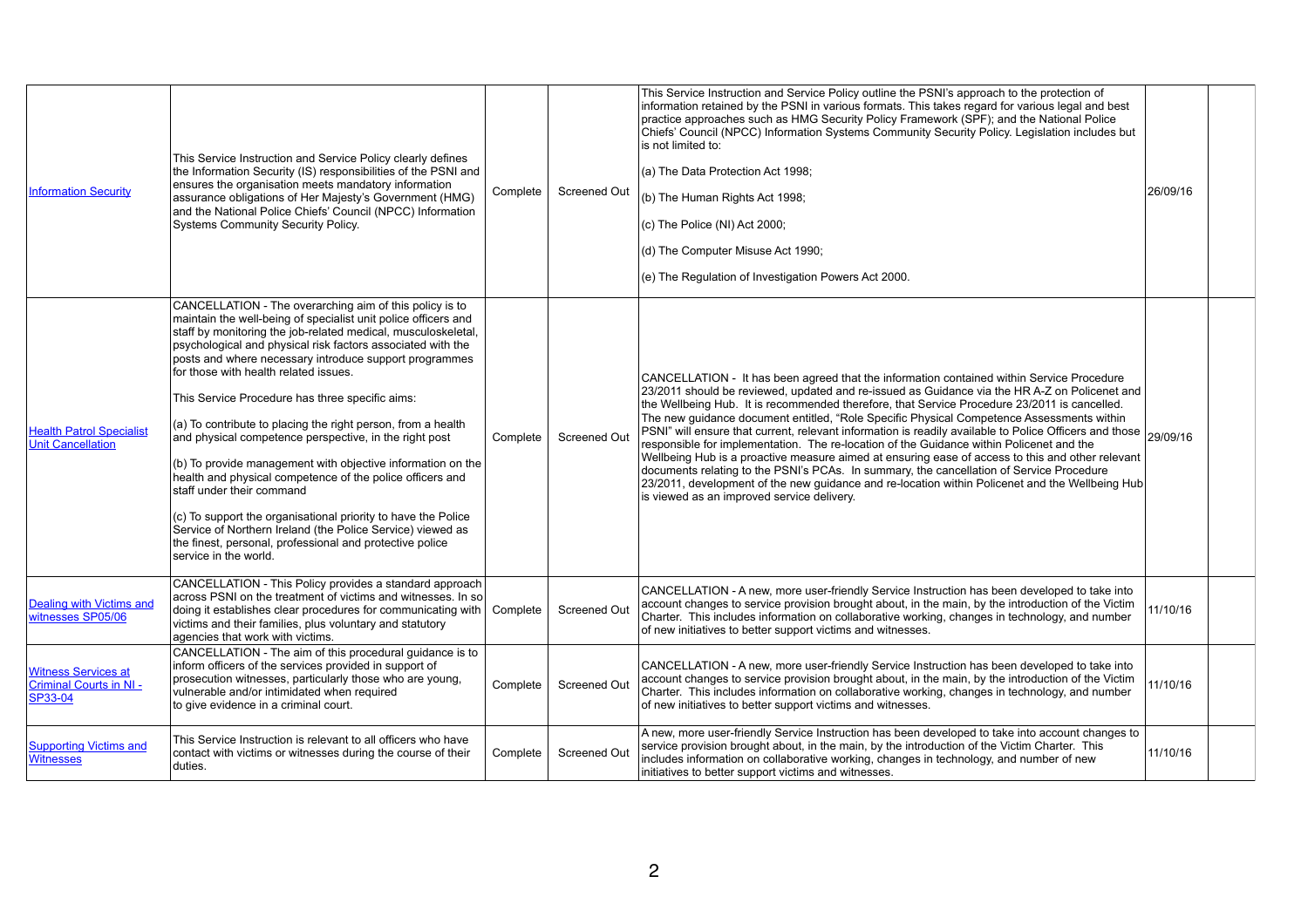| <b>Health &amp; Safety Roles and</b><br><b>Responsibilities</b>                                                           | To outline the H&S duties, functions and responsibilities of<br>those within the PSNI and the arrangements that exists to<br>assist them to secure the objectives.                                                                                                                                                                                                                                                                                                                                                                                                                                                                                                                                                                                                                                                                                                                                                     | Complete | <b>Screened Out</b> | The Policy itself is aimed at all I<br>police officers; members of poli<br>Police Service and others to wh<br>(collectively referred to as the F<br>It is to ensure a safe and health<br>affected by our undertaking irre                                                                                                                               |
|---------------------------------------------------------------------------------------------------------------------------|------------------------------------------------------------------------------------------------------------------------------------------------------------------------------------------------------------------------------------------------------------------------------------------------------------------------------------------------------------------------------------------------------------------------------------------------------------------------------------------------------------------------------------------------------------------------------------------------------------------------------------------------------------------------------------------------------------------------------------------------------------------------------------------------------------------------------------------------------------------------------------------------------------------------|----------|---------------------|---------------------------------------------------------------------------------------------------------------------------------------------------------------------------------------------------------------------------------------------------------------------------------------------------------------------------------------------------------|
| <b>Health &amp; Safety</b>                                                                                                | The general purpose of the Policy is to secure the health,<br>safety and welfare of persons at work, including an aim to<br>involve everyone and make them aware of the importance of<br>these matters.                                                                                                                                                                                                                                                                                                                                                                                                                                                                                                                                                                                                                                                                                                                | Complete | <b>Screened Out</b> | The Policy itself is aimed at all I<br>police officers; members of poli<br>Police Service and others to wh<br>(collectively referred to as the F<br>It is to ensure a safe and health<br>affected by our undertaking irre                                                                                                                               |
| Police Investigations into<br><b>Unexpected, Unexplained</b><br>or Suspicious Deaths and<br><b>Human Tissue Retention</b> | The aim of this SI is to provide guidance into:<br>(1) The investigation of suspicious & non-suspicious deaths<br>(2) The investigation of drug-related deaths<br>(3) The investigation of sudden unexpected deaths in infants<br>(4) The investigation of stillbirths and<br>(5) The retention of Human Tissue when necessary as part<br>of those investigations.<br>The new Service Instruction will replace SP 08/13-Police<br>investigations into Unexpected, Unexplained & Suspicious<br>Deaths and SP 03/07-Body Recovery & Identification.                                                                                                                                                                                                                                                                                                                                                                      | Complete | <b>Screened Out</b> | The cancellation of SPs 8/13 &<br>provide proactive information, li<br>conducted with regard to sensit<br>fairness, courtesy and respect.<br><b>Operational Policy Unit has eng</b><br>stillbirth and been given insight<br>the terminology we use in the p<br>by second impact syndrome an<br>information. This policy affects I<br>extremely useful.  |
| <b>Health Patrol Specialist</b><br><b>Unit SP 23/11</b>                                                                   | CANCELLATION - The overarching aim of this policy is to<br>maintain the well-being of specialist unit police officers and<br>staff by monitoring the job-related medical, musculoskeletal,<br>psychological and physical risk factors associated with the<br>posts and where necessary introduce support programmes<br>for those with health related issues.<br>This Service Procedure has three specific aims:<br>(a) To contribute to placing the right person, from a health<br>and physical competence perspective, in the right post<br>(b) To provide management with objective information on the<br>health and physical competence of the police officers and<br>staff under their command<br>(c) To support the organisational priority to have the Police<br>Service of Northern Ireland (the Police Service) viewed as<br>the finest, personal, professional and protective police<br>service in the world. | Complete | <b>Screened Out</b> | It has been agreed that the info<br>reviewed, updated and re-issue<br>Hub. It is recommended theref<br>guidance document entitled, "R<br>ensure that current, relevant inf<br>responsible for implementation.<br>Wellbeing Hub is a proactive me<br>documents relating to the PSNI<br>23/2011, development of the ne<br>is viewed as an improved servic |

| The Policy itself is aimed at all levels of the organisation and applies to all full-time and part-time<br>police officers; members of police staff, including agency staff; student officers, secondees to the<br>Police Service and others to whom the Police Service would appear to be the host employer<br>(collectively referred to as the Police Service staff).<br>It is to ensure a safe and healthy workplace and work environment for all employees and those<br>affected by our undertaking irrespective of any Section 75 groupings.                                                                                                                                                                                                                                                                                                                                                                               | 24/10/16 |  |
|---------------------------------------------------------------------------------------------------------------------------------------------------------------------------------------------------------------------------------------------------------------------------------------------------------------------------------------------------------------------------------------------------------------------------------------------------------------------------------------------------------------------------------------------------------------------------------------------------------------------------------------------------------------------------------------------------------------------------------------------------------------------------------------------------------------------------------------------------------------------------------------------------------------------------------|----------|--|
| The Policy itself is aimed at all levels of the organisation and applies to all full-time and part-time<br>police officers; members of police staff, including agency staff; student officers, secondees to the<br>Police Service and others to whom the Police Service would appear to be the host employer<br>(collectively referred to as the Police Service staff).<br>It is to ensure a safe and healthy workplace and work environment for all employees and those<br>affected by our undertaking irrespective of any Section 75 groupings.                                                                                                                                                                                                                                                                                                                                                                               | 24/10/16 |  |
| The cancellation of SPs 8/13 & 3/07 and replacement with one Service Instruction intends to<br>provide proactive information, links and documentation in order to ensure investigations are<br>conducted with regard to sensitive nature of the issues outlined including treating people with<br>fairness, courtesy and respect.<br>Operational Policy Unit has engaged with SANDS a bereavement charity for parents bereaved by<br>stillbirth and been given insight into individual cases of stillbirth bereavement which has assisted in 24/10/16<br>the terminology we use in the policy. We have been given written evidence from a family bereaved<br>by second impact syndrome and made additions to terminology and processes based on this<br>information. This policy affects bereaved families the most and such information has been<br>extremely useful.                                                          |          |  |
| It has been agreed that the information contained within Service Procedure 23/2011 should be<br>reviewed, updated and re-issued as Guidance via the HR A-Z on Policenet and the Wellbeing<br>Hub. It is recommended therefore, that Service Procedure 23/2011 is cancelled. The new<br>guidance document entitled, "Role Specific Physical Competence Assessments within PSNI" will<br>ensure that current, relevant information is readily available to Police Officers and those<br>responsible for implementation. The re-location of the Guidance within Policenet and the<br>Wellbeing Hub is a proactive measure aimed at ensuring ease of access to this and other relevant<br>documents relating to the PSNI's PCAs. In summary, the cancellation of Service Procedure<br>23/2011, development of the new guidance and re-location within Policenet and the Wellbeing Hub<br>is viewed as an improved service delivery. | 29/09/16 |  |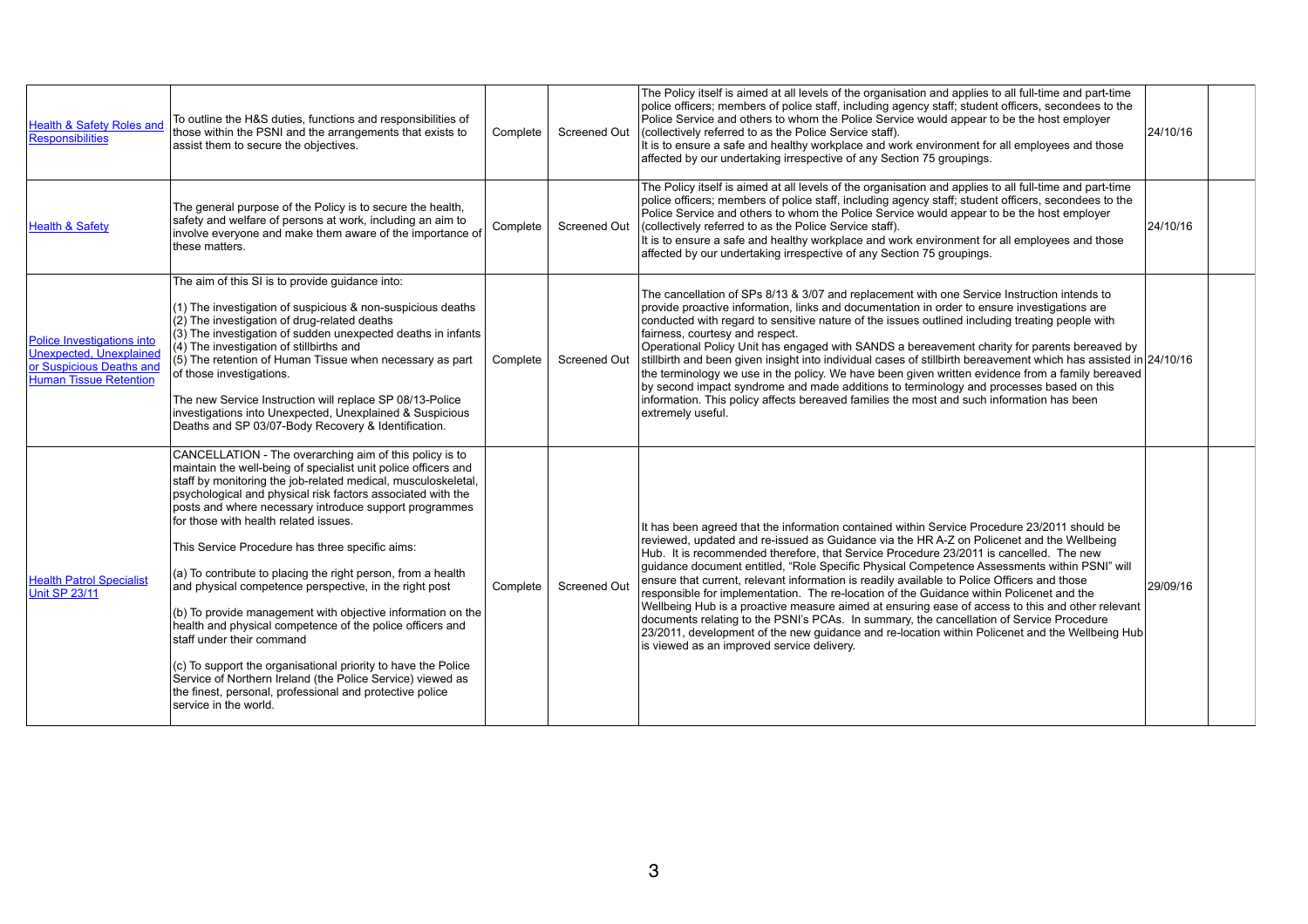| <b>Policy Author</b>      | <b>Policy Owner</b>         | <b>Title of Policy</b>                                                                                     | <b>Screening</b><br>Commenced | 1st screening<br>received | <b>Screening</b><br><b>Completed</b> |
|---------------------------|-----------------------------|------------------------------------------------------------------------------------------------------------|-------------------------------|---------------------------|--------------------------------------|
| <b>SCREENING</b>          |                             |                                                                                                            |                               |                           |                                      |
|                           |                             |                                                                                                            |                               |                           |                                      |
| Insp Ursula Merrick       | C/Supt C Noble              | 06/13 Off Duty Standards                                                                                   | No                            | N/A                       | No                                   |
|                           |                             | Reporting Wrong-doing<br>within PSNI<br>(Whistleblowing)                                                   |                               |                           |                                      |
| Insp Ursula Merrick       | C/Supt G Clarke             |                                                                                                            | N/K                           | 18/07/14                  | No                                   |
| Insp Ursula Merrick       | C/Supt G Clarke             | SP 9/12 Misconduct<br><b>Procedures for Police</b><br><b>Officers</b>                                      | N/K                           | 18/07/14                  | yes                                  |
| <b>Carmel McCormack</b>   | ACC HR                      | Decision to suspend career<br>breaks                                                                       | N/K                           | 19/05/14                  | No                                   |
| Campbell Browne           | Campbell Browne             | SP 12/12 Procurement &<br>Contract Management<br>within PSNI                                               | N/A                           | N/A                       | No                                   |
| D/S David Wright          | <b>ACC Hamilton</b>         | SP 06/10 Enquiries to be<br>made in the Republic of<br>Ireland and elsewhere<br>outside the United Kingdom | N/A                           | N/A                       | No                                   |
| Yvonne Cooke              | ACC DPC?<br>C/.Supt Farrar? | <b>Custody Closure</b><br>Programme                                                                        | Oct-2014                      | 27/10/14 No               |                                      |
| <b>ACC Stephen Martin</b> | CC/DCC                      | Service First - RPA &<br>associated changes                                                                | 03/11/14                      |                           | <b>NO</b>                            |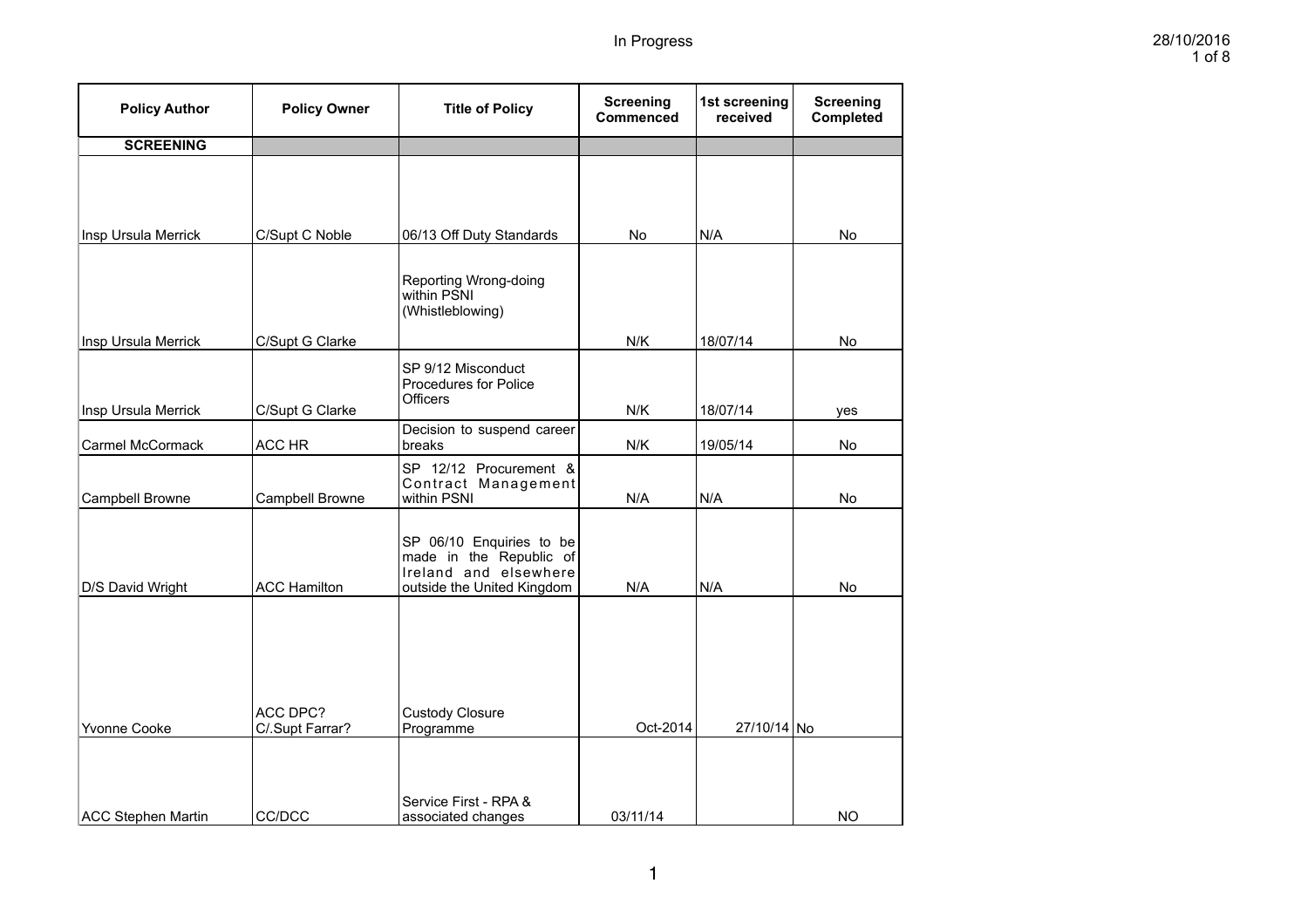| Supt Jason Murphy     | <b>ACC Crime Ops</b> | Legacy Investigation<br>Prioritisation                    | 1/7/15  | 19/06/15 | yes       |
|-----------------------|----------------------|-----------------------------------------------------------|---------|----------|-----------|
|                       |                      |                                                           |         |          |           |
|                       |                      |                                                           |         |          |           |
| C/Insp Deirdre Bones  |                      | SP 29/09 - Police<br>investigation of Missing<br>Persons  | 1/29/15 |          | Yes       |
| C/Insp Emma Bond      | <b>ACC DPC</b>       | Frontline Delivery (Part of<br>RPA)                       |         | 02/03/15 | yes       |
| <b>Tim Mairs</b>      | <b>ACC SID</b>       | Biometric Retention/<br>Disposal- Criminal Justice<br>Act |         |          | No        |
|                       |                      |                                                           |         |          |           |
| C/Supt Raymond Murray | <b>ACC DPC</b>       | Coordinating & Tasking<br>Centre (CTC) (RPA)              |         | 16/03/15 | <b>No</b> |
| Paul Ballentine       | David Best           | Fleet reduction programme<br>(RPA)                        |         |          | <b>No</b> |
| Insp Peter Galbraith  | Team                 | ACC SID/PND Project The Police National<br>Database       | 3/10/15 |          | <b>No</b> |
|                       |                      |                                                           |         |          |           |
|                       |                      |                                                           |         |          |           |
|                       |                      |                                                           |         |          |           |
| C/Supt Farrar         | DI W McAleese        | shift pattern design (across<br>all RPA workstreams)      |         |          |           |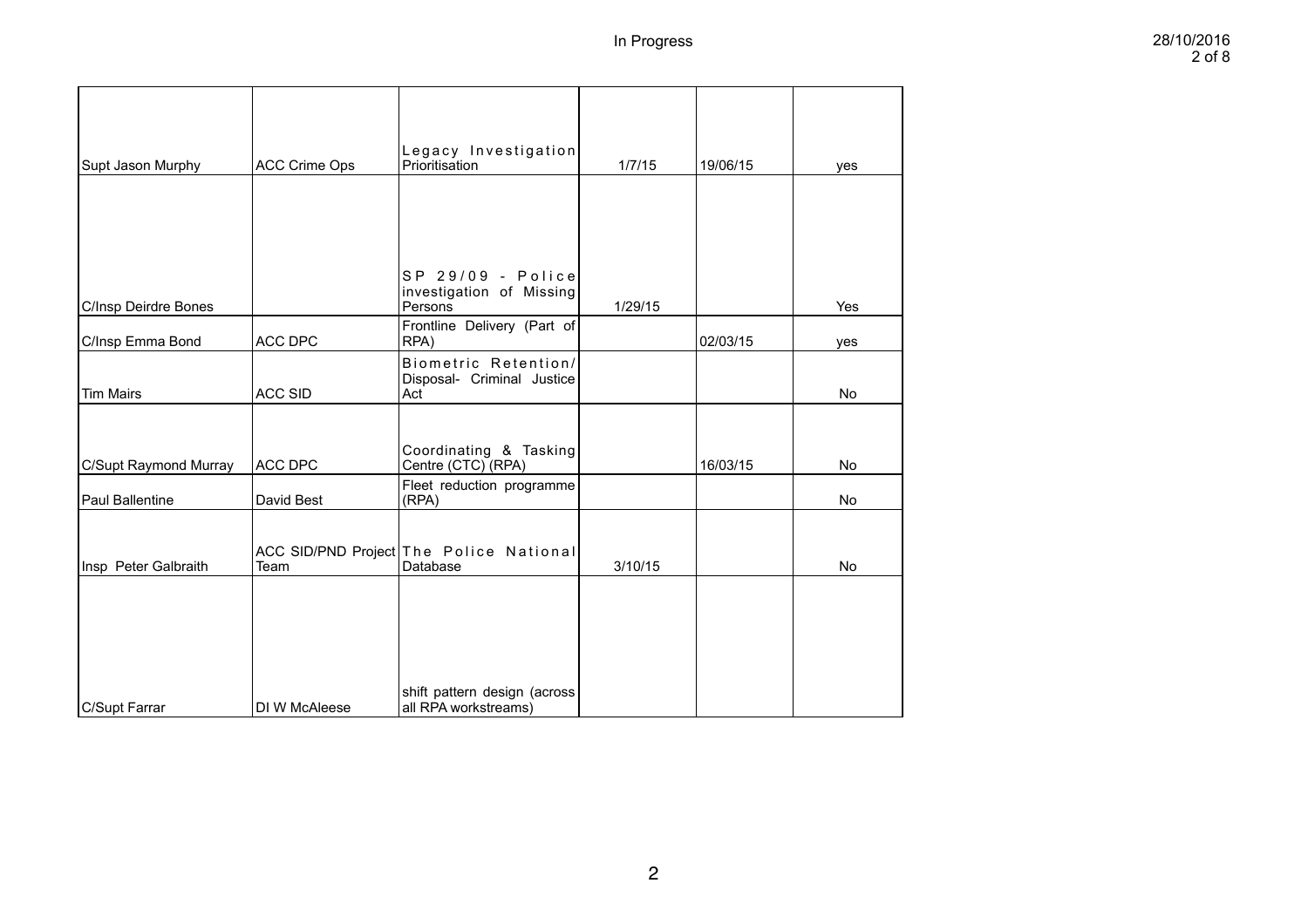| <b>ACC Stephen Martin</b>         | <b>ACC Stephen Martin</b>                        | Alignment to Local<br>Government Boundaries                |         | 23/02/15 | 4/1/15 |
|-----------------------------------|--------------------------------------------------|------------------------------------------------------------|---------|----------|--------|
| David Johnston                    | ACC Service First Selection Processes -<br>Board | <b>District Policing Restructure</b>                       |         | 22/04/15 |        |
| Davy Taylor                       | C3 Disclosure                                    | <b>Disclosure of Material</b>                              | 6/15/15 |          |        |
| Chief Inspector Rowan<br>Moore    | Crime Branch                                     | <b>District Support Teams</b><br><b>Observation Duties</b> | 7/21/15 |          |        |
| Chief Inspector Frankie<br>Taylor | Crime Branch                                     | Threats to Life                                            | 7/28/15 |          |        |
| Staff Officer Jennifer Bailey     | Planning<br>$a \nmid d$<br>Governance            | <b>Risk Management</b>                                     | 8/4/15  |          |        |
| <b>EO2 Lorraine McAnulty</b>      | <b>Criminal Justice</b>                          | <b>Property Seizure Retention</b><br>and Disposal          | 8/13/15 |          |        |
|                                   |                                                  |                                                            |         |          |        |
|                                   |                                                  |                                                            |         |          |        |
|                                   |                                                  |                                                            |         |          |        |
|                                   |                                                  | <b>Estates Review</b>                                      |         |          |        |
|                                   |                                                  |                                                            |         |          |        |
|                                   |                                                  |                                                            |         |          |        |
|                                   |                                                  |                                                            |         |          |        |
|                                   |                                                  |                                                            |         |          |        |
| <b>EQIA</b>                       |                                                  |                                                            |         |          |        |
| <b>Policy Author</b>              | <b>Policy Owner</b>                              | <b>Title of Policy</b>                                     |         |          |        |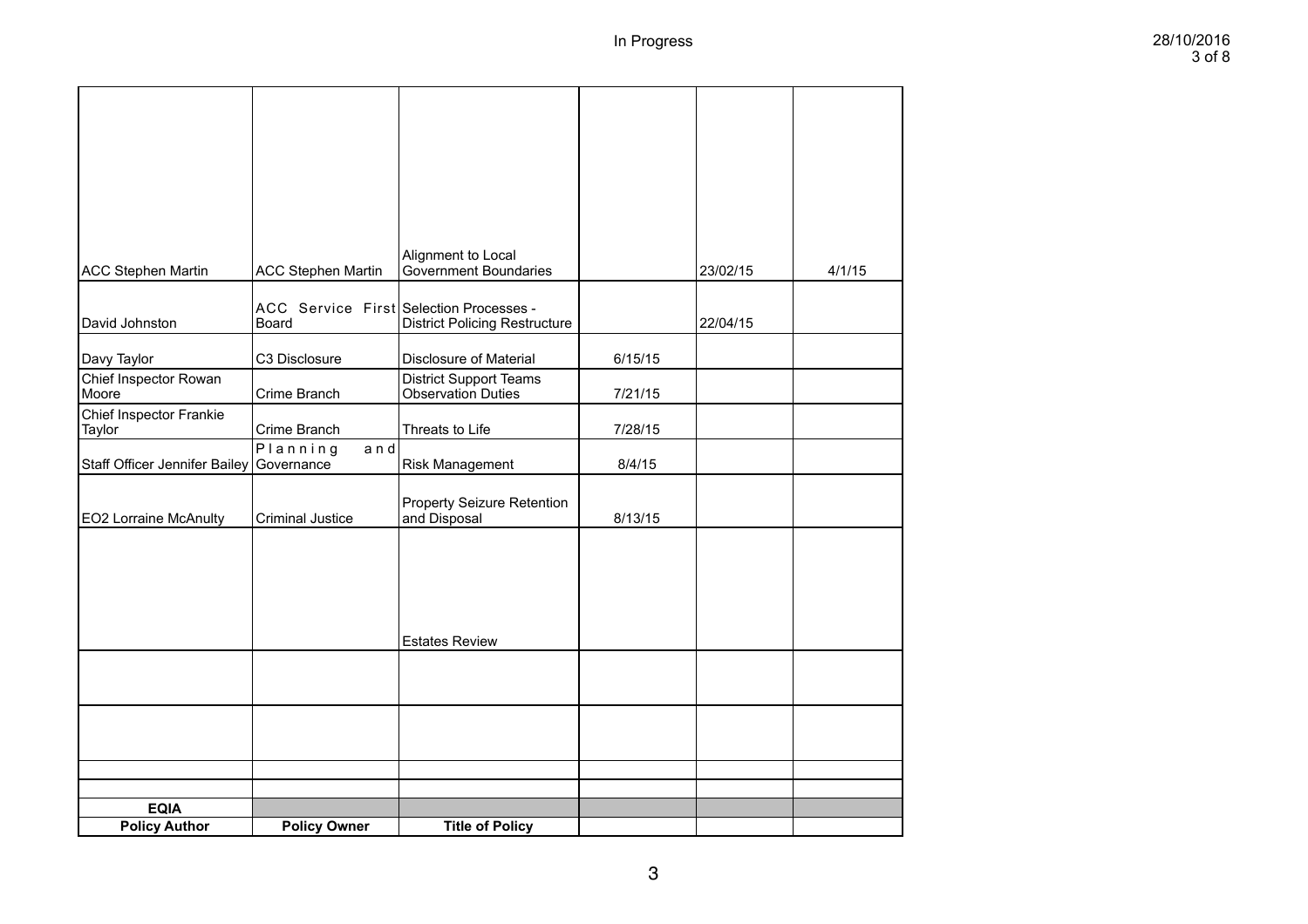| Carmel McCormack      | ACC HR  | Workforce Plan             |  | Completed |
|-----------------------|---------|----------------------------|--|-----------|
|                       |         |                            |  |           |
|                       |         |                            |  |           |
| C/Insp Trevor O'Neill | ACC SID | <b>SVP &amp; DV Review</b> |  | Completed |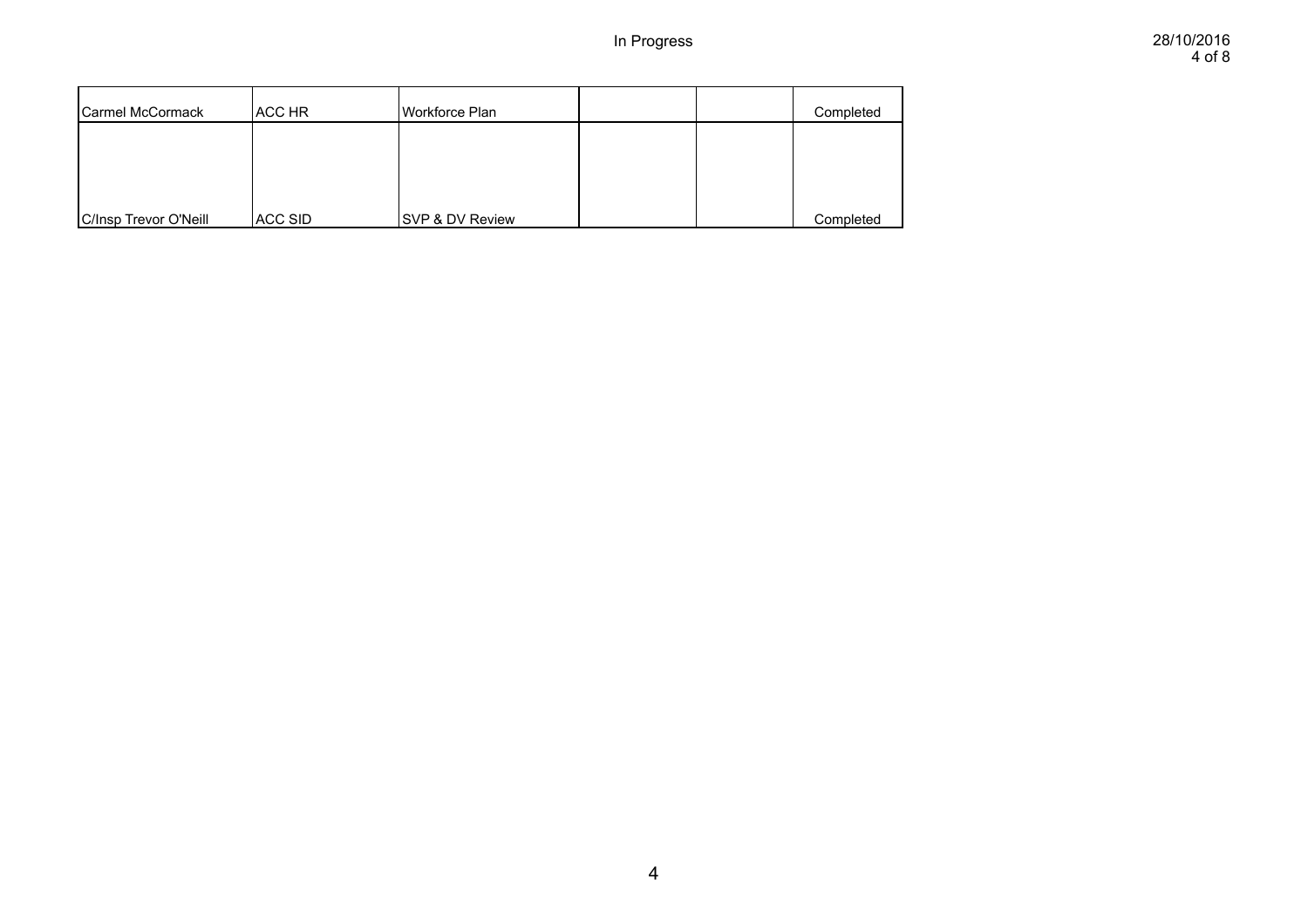| Comment                                                                                                                                                                                                                                                                                                                                                            | <b>Progress</b> |
|--------------------------------------------------------------------------------------------------------------------------------------------------------------------------------------------------------------------------------------------------------------------------------------------------------------------------------------------------------------------|-----------------|
|                                                                                                                                                                                                                                                                                                                                                                    |                 |
| e-mail sent to author on publication of revised policy<br>requesting screening template on 02/10/14 - no<br>response to date. Policy approved 11/01/16.Issued<br>07/03/16 and approved 08/03/16.                                                                                                                                                                   | 10              |
| Advice given on first iteration of screening 22/07/14. No<br>response to date - Published without completed<br>screening same expedited 24/03/2015 SP02/14<br>Republished July 2015 Request for Screening<br>Documentation forwarded to Anne Marks 10/07/2015                                                                                                      | 0               |
| Advice given on first iteration of screening 22/07/14. No<br>response to date - Published without completed<br>screening same expedited 24/03/2015<br>Draft returned with recommendations 02/06/14 - no                                                                                                                                                            | 10              |
| response to date                                                                                                                                                                                                                                                                                                                                                   | 0               |
| e-mail sent to author on publication of revised policy<br>requesting screening template on 30/05/14 - no read<br>receipt or response to date                                                                                                                                                                                                                       | 0               |
| Contacted by author for advice 01/08/14.<br>Response<br>sent requesting screening template be completed.<br>No<br>response to date.                                                                                                                                                                                                                                | 0               |
| Meeting to discuss data and potential impacts and<br>screening to date 27.10.14. Data sets discussed &<br>agreed additional quant analysis would support<br>qualitative evidence. Phone call with Sam Coates<br>17.11.14 - still progressing. Further draft received<br>18.11.14 & returned for final amendments & HOB sign<br>off. HOB approval still outstanding | 5               |
| Awareness & advice programme with Service First<br>project leads in place. Workstreams will be detailed on<br>separate document. Timelines for implementation still<br>not fixed so expectation of decisions/conclusion of<br>screening still not fixed                                                                                                            | 10              |
|                                                                                                                                                                                                                                                                                                                                                                    |                 |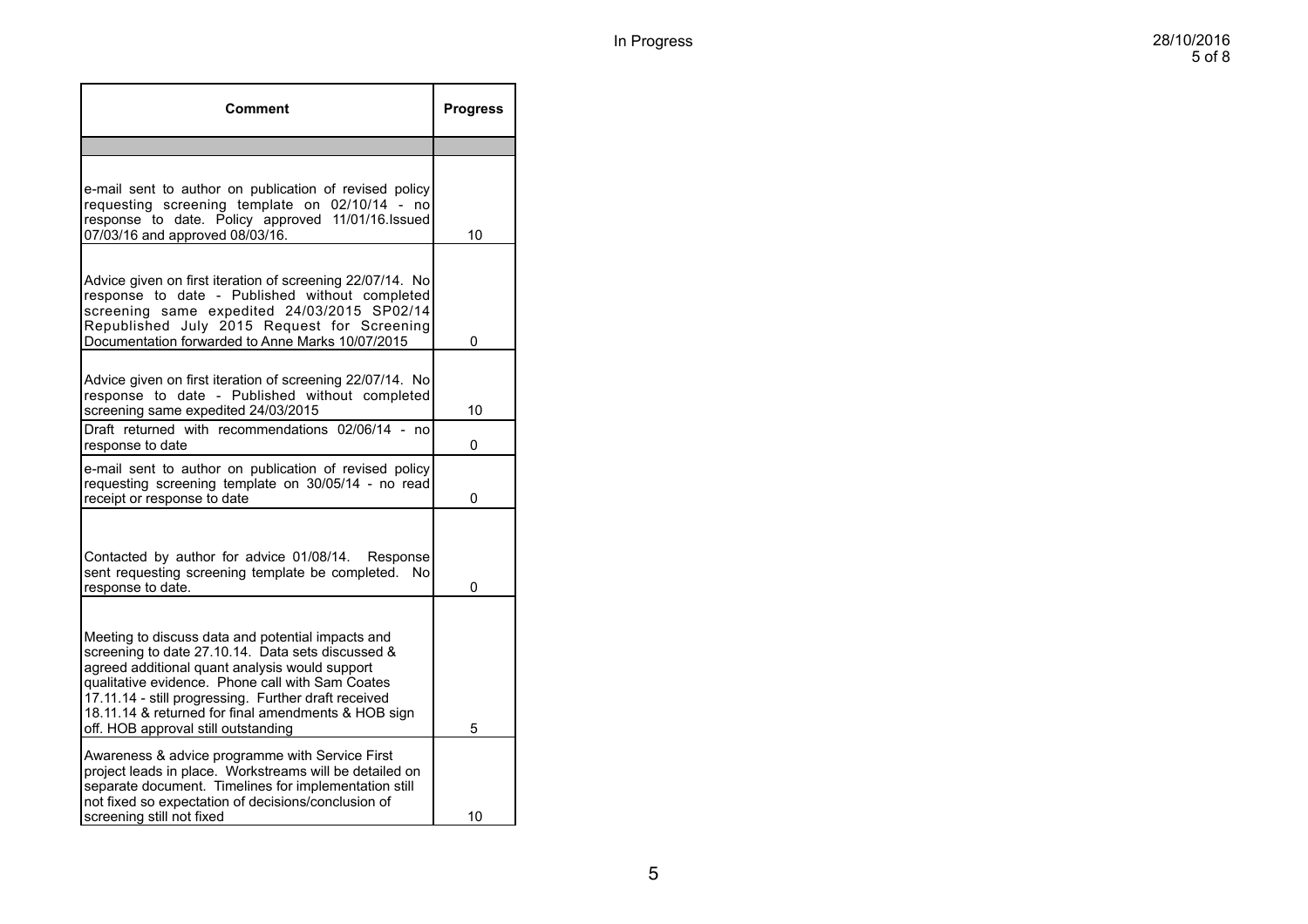| Prioritisation matrix, control strategy and TTCG process<br>in development for new branch - screening running<br>concurrently with this development Awaiting final<br>screening decision and approval 27/08/2015 Published<br>Sept 2015                                                                                                                                                       | 10 |
|-----------------------------------------------------------------------------------------------------------------------------------------------------------------------------------------------------------------------------------------------------------------------------------------------------------------------------------------------------------------------------------------------|----|
| Template and guidance provided.  Discussion with<br>policy author on best evidence for S75 screening. Draft<br>responded to 26/02/15 - date of publication of SP<br>unknown. Phone call with C/Insp Bones - she is now<br>responsible for S75 screening and SP is nearing<br>Drafts and recommendations forwarded<br>completion.<br>10/07/15 Screening approved to be published Sept<br>2015. | 10 |
| 3 drafts received to date.<br>Decision point in Oct 15.<br>Screening Completed 07/12/15                                                                                                                                                                                                                                                                                                       | 10 |
| Screening through various drafts. Approved by S75 DP<br>04/03/15 - awaiting HOB signature                                                                                                                                                                                                                                                                                                     | 5  |
| Discussion with Supt Eaton 03/02/15.<br>1st draft<br>reviewed and returned to Sgt Bradley for consideration<br>20/03/15. Final draft approved by S75 DP 23/03/15 for<br>approval by ACC DPC                                                                                                                                                                                                   | 5  |
| Policy author contacted as part of RPA awareness<br>programme. No response to date                                                                                                                                                                                                                                                                                                            | 0  |
| Published without completed screening, same expedited<br>10/03/2015.                                                                                                                                                                                                                                                                                                                          | 0  |
| Advisory meetings agreed that shift options would be<br>graded for S75 impact as well as other factors prior to<br>being presented to decision-makers for which shift<br>pattern to adopt/put forward for vote.<br>Ongoing<br>consultation throughout. Screening of the adopted<br>pattern by each wortstream will form part of workstream<br>screening                                       | 10 |